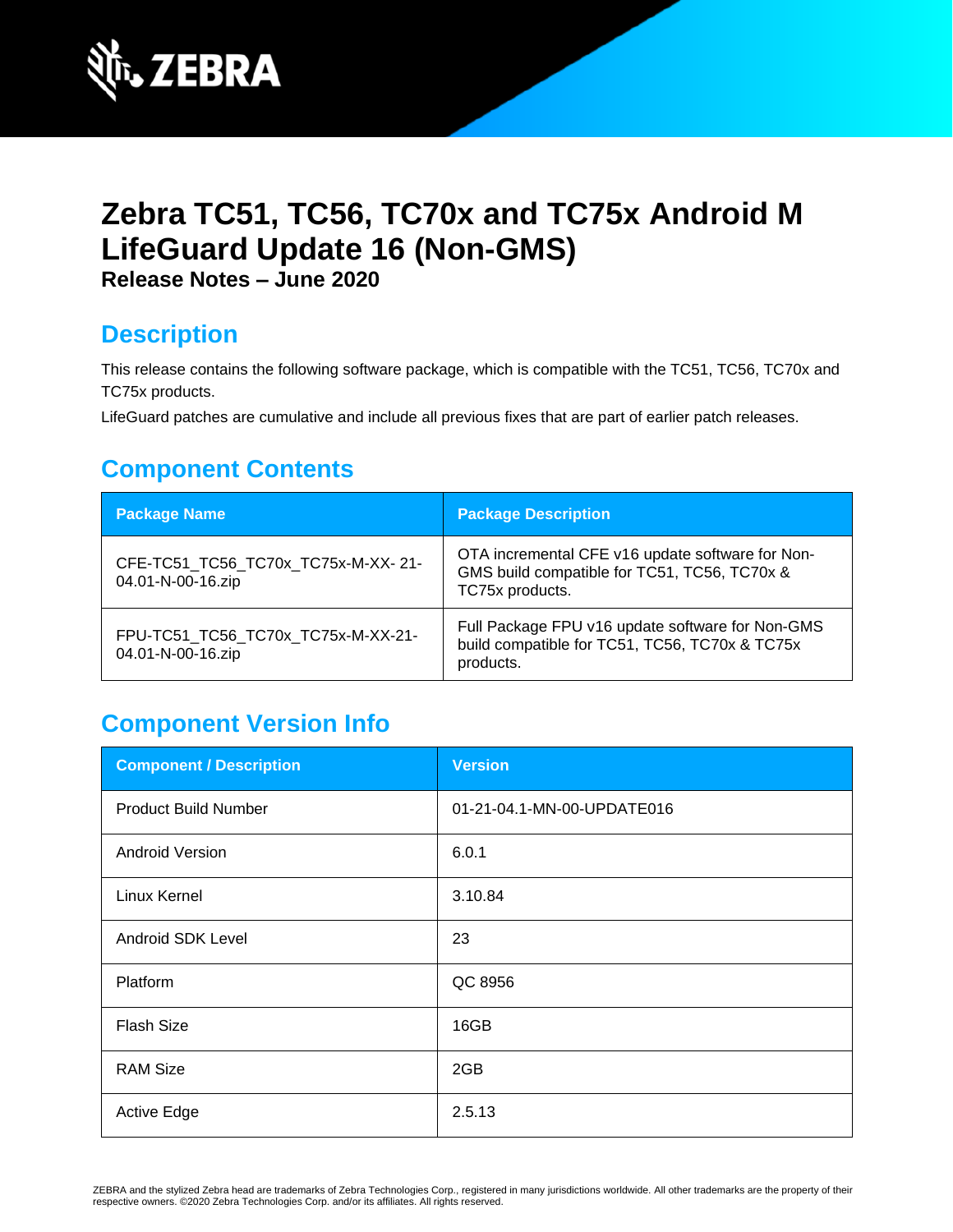

| Airwatch / Rapid Deployment      | 1.01.04                                     |
|----------------------------------|---------------------------------------------|
| Analytics Mgr                    | 2.4.0.1140                                  |
| App Gallery                      | 3.0.1.7                                     |
| Audio (Microphone and Speaker)   | 0.31.3.0                                    |
| <b>Battery Management</b>        | 1.3.8                                       |
| <b>Bluetooth Pairing Utility</b> | 3.7.1                                       |
| Data Analytics Engine            | 1.0.2.2091                                  |
| DataWedge                        | 7.0.4                                       |
| Elemez-B2M                       | 1.0.0.347                                   |
| <b>EMDK</b>                      | 7.0.0.2000                                  |
| Enterprise Keyboard              | 1.9.0.9                                     |
| <b>GMS</b>                       | R <sub>12</sub>                             |
| MX version                       | 8.2.4.10                                    |
| <b>NFC</b>                       | 4.3.0 M                                     |
| <b>OSX</b>                       | QCT.60.6.8.1                                |
| PTT                              | 3.1.32                                      |
| RxLogger                         | 4.60.2.0                                    |
| Scanner                          | 19.53.37.1                                  |
| SimulScan                        | SimulScanDemo: 2.9<br>SimulScanRes: 1.14.11 |
| SMARTMU                          | 2.1                                         |
| SOTI / MobiControl               | 13.3.0 Build 1059                           |
| StageNow                         | 3.1.1.1019                                  |

ZEBRA and the stylized Zebra head are trademarks of Zebra Technologies Corp., registered in many jurisdictions worldwide. All other trademarks are the property of their<br>respective owners. ©2020 Zebra Technologies Corp. an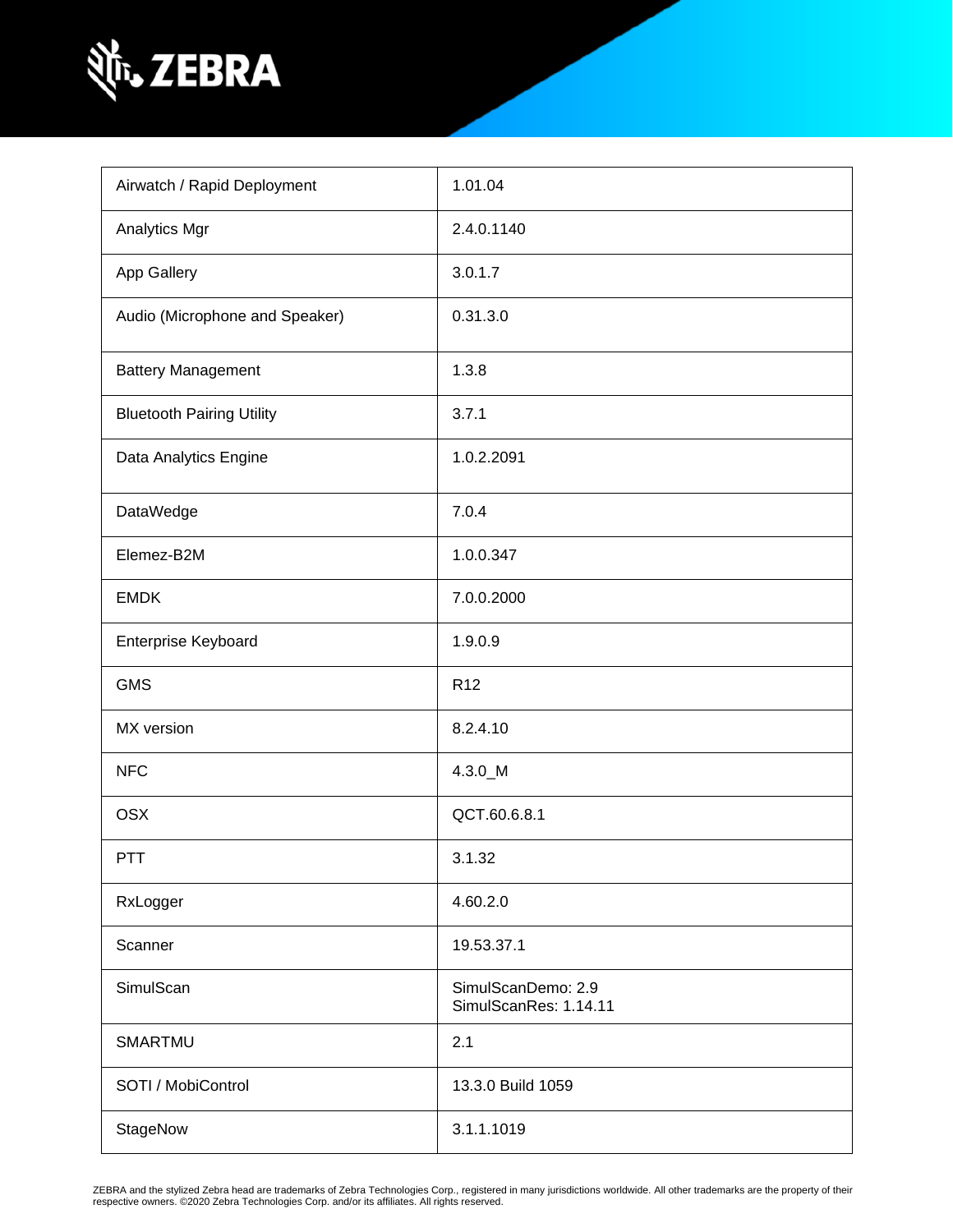

| <b>Touch Panel</b>           | 1.8-Stylus-2-0, 1.8-Glove-2-0 (TC51/56)<br>1.9-Stylus-1-0, 2.0-Glove-1-0 (TC75X/70X) |
|------------------------------|--------------------------------------------------------------------------------------|
| <b>WLAN</b>                  | FUSION_BA_2_10.0.6.019_M                                                             |
| WWAN (Data or Voice)         | FALCON-W160411A-228.1-00101.47                                                       |
| Zebra Device Diagnostic Tool | 1.5                                                                                  |
| Zebra Volume Control (ZVC)   | 2.0.0.12                                                                             |
| <b>File Browser</b>          | 1.19.1.5                                                                             |
| WebView                      | 77.0.3865.92                                                                         |

#### **1. CFE v16 Updates:**

❖ CFE-TC51\_TC56\_TC70x\_TC75x-M-XX-21-04.01-N-00-16.zip (Non-GMS)

#### ❖ **Android Security Patch Level: July 1, 2018 (Critical Patch Level:2020-06-01).**

Use the below link to see the Android Security bulletin for more information: <https://source.android.com/security/bulletin/>

- Added support for Tianma display panel (tm046jdhg06) for TC70x/TC75x devices including downgrade protection. This image is backward compatible with existing Innolux display.
- Added CM36686 proximity sensor support for TC70x/TC75x including downgrade protection.
- SPR36705 Resolved an issue where in devices failed to register to China Unicom network.
- SPR36458 Fixed Battery Saver mode On/Off on Battery Swap is used and 100% charge battery inserted.
- SPR37877 Resolved an issue where configured Proxy PAC file will not be applicable for a network connection.
- SPR38483 Resolved an issue where Bluetooth slowness seen with printer operation.
- SPR37728 Resolved an issue wherein device running with Enterprise Home Screen was experiencing intermittent reboot.
- SPR35928 Resolved an issue where Clock Manager CSP accepts timezone id in "/Etc" Olson format.
- SPR35856 Resolved an issue where in Analytics Manager was throwing "Index out of bound error " when a Stagenow Barcode is scanned.
- SPR36983 Implemented new parameters in scanner\_input\_plugin API so that the API takes considerably less time to suspend/resume of the scanner.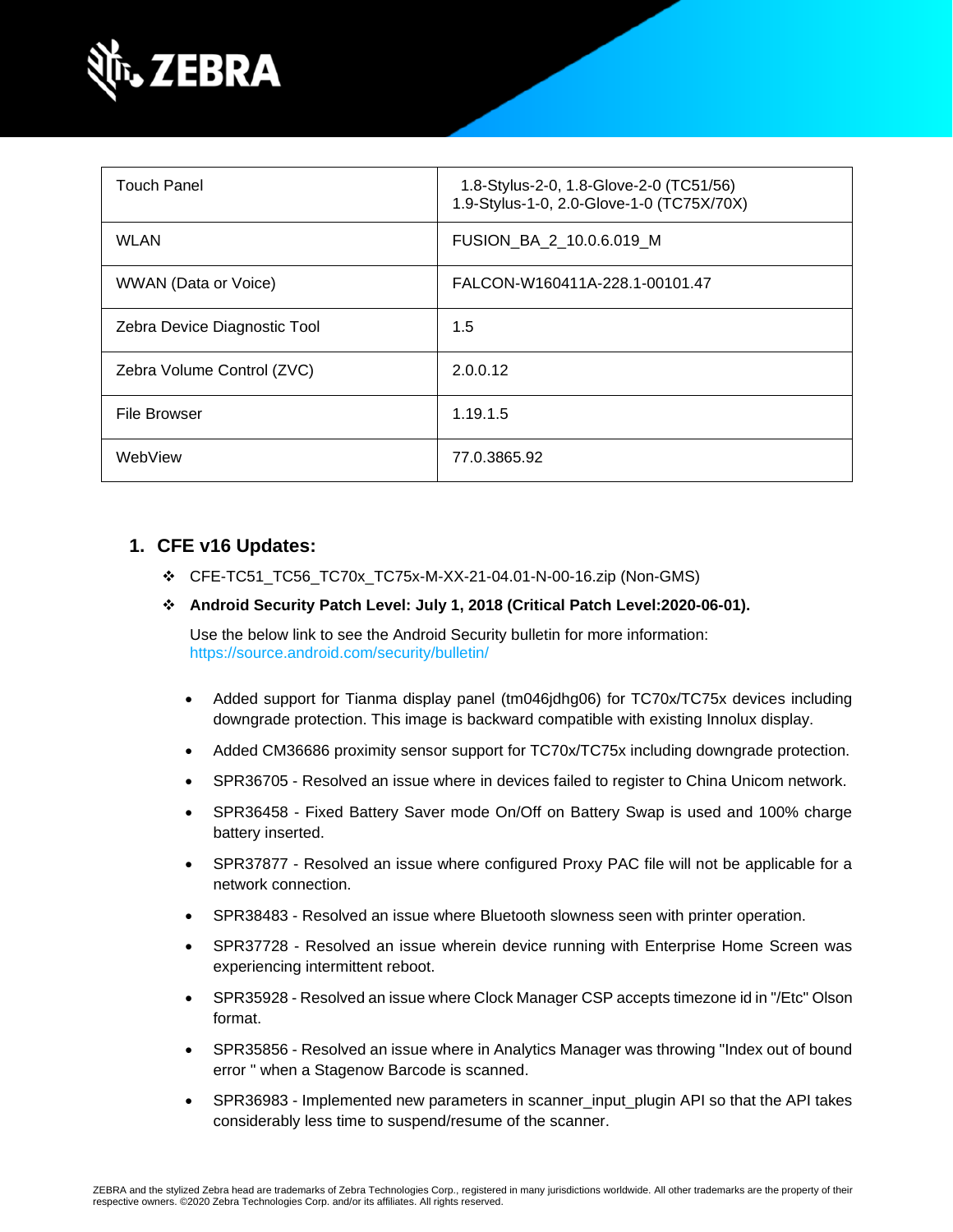

- SPR39435 Updated the firmware for fixing kr00k vulnerability issue seen with Broadcom wifi chipsets.
- SPR37982 Resolved an issue wherein the incorrect mapping of Adaptive Brightness levels was causing display to consume more power. Also fixed an issue where incorrect power consumption was reported against Bluetooth module.
- SPR36466 Resolved an issue that prevents the terminal from correctly reading the batteries as Gas Guage goes into the unsealed state.
- SPR38741 Resolved an issue where TC56 pairing with ZQ630 fails intermittently.
- SPR33596 Resolved an issue wherein upon pressing Hardware trigger used to switch between tabs instead of updating scanned barcode data to the application, while Chrome was in foreground with multiple tabs open.
- SPR38710 Fixed an issue wherein writing to and reading from ISO15693 cards wasn't working intermittently.

#### **2. CFE v14 Updates:**

- ❖ CFE-TC51\_TC56\_TC70x\_TC75x-M-XX-21-04.01-N-00-14.zip (Non-GMS)
- ❖ **Android Security Patch Level: July 1, 2018 (Critical Patch Level:2019-03-01).**

Use the below link to see the Android Security bulletin for more information: <https://source.android.com/security/bulletin/>

Updated below mentioned components: For more detail please refer <http://techdocs.zebra.com/>

- WLAN Version FUSION\_BA\_2\_10.0.6.015\_M
	- o SPR36075 Fixed an issue wherein voice packets were not tagged with correct QoS category sometimes which might have caused choppiness in audio call.
	- o SPR36111 Resolved an issue wherein Wi-Fi connection drops and unable to recover till a reboot.
	- o SPR36334 Resolved an issue where device was reporting wrong SCO states when connected to HS3100.
	- o SPR35763 Resolved an issue wherein one-way audio is observed during a call sometimes.
	- o SPR36538 Resolved an issue wherein EAP-TLS profile will not persist after upgrade from Android M to O release.
- Scanner Version 19.53.37.0
	- $\circ$  SPR35368 Resolved an issue wherein device is unable to scan barcode suspend and resume.
	- o SPR35362 Resolved and issue wherein Scanner was not able to decode when HW picklist is enabled.
	- o SPR35054 Added support for reduced quite zone barcode decoding.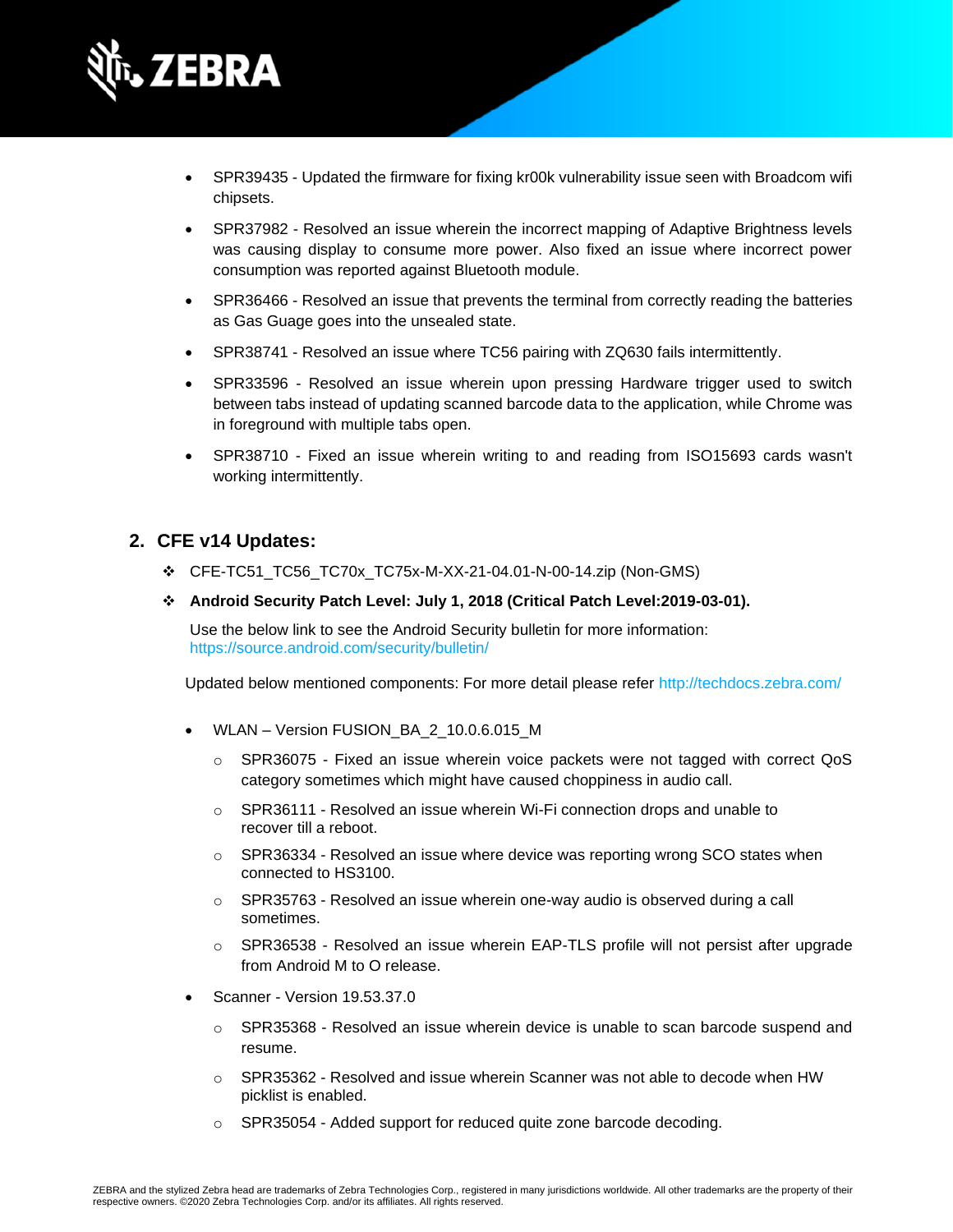

- o SPR34445 Fixed an Issue wherein scanner beam doesn't come when using DS3678 scanner and Scanner Framework crashes were seen.
- SPR35294 Resolved an issue wherein Chrome tab toggles when keyboard is being changed and user goes back to Chrome using recent apps.

#### **3. CFE v13 Updates:**

- ❖ CFE-TC51\_TC56\_TC70x\_TC75x-M-XX-21-04.01-N-00-13.zip (Non-GMS)
- ❖ **Android Security Patch Level: July 1, 2018 (Critical Patch Level:2018-10-01).**

Use the below link to see the Android Security bulletin for more information: <https://source.android.com/security/bulletin/>

Updated below mentioned components:

- MXMF Version 8.2.4.2
- EMDK Version 7.0.0.2000
- StageNow Version 3.1.1.1019
- Scanner Version 18.8.20.5
- DataWedge Version 7.0.4
- EKB Version 1.9.0.9
- WLAN Version FUSION\_BA\_2\_10.0.5.012\_M
- Analytics Mgr Version 2.4.0.1140
- OSX Version QCT.60.6.8.1

For more detail please refer <http://techdocs.zebra.com/>

- SPR33207 Resolved an issue wherein the Device Diagnostic tool had an issue with reading the Battery Cycles in the application for PP+ batteries.
- SPR35021 Resolved an issue where Auto PAC Proxy settings are not preserved after Android desert update.
- SPR35577 Resolved an issue where WiFi connection is affected because of Bluetooth scanner operation.
- SPR34771 Resolved a synchronization issue in Mx.
- SPR35188 Disabled QC Quick Charge 3.0 which allows the device to charge at 9v (since many 3rd party cables are rated for only 5v use).
- SPR34441 Resolved an issue where inline images were not being displayed in Email.
- SPR35288 Fixed an issue wherein initialization of scanner was taking ~1sec.
- SPR35665 Resolved an issue wherein Google keyboard settings was not persisting through a reboot when configured directly after factory reset.
- SPR34771 Resolved a synchronization issue in Mx.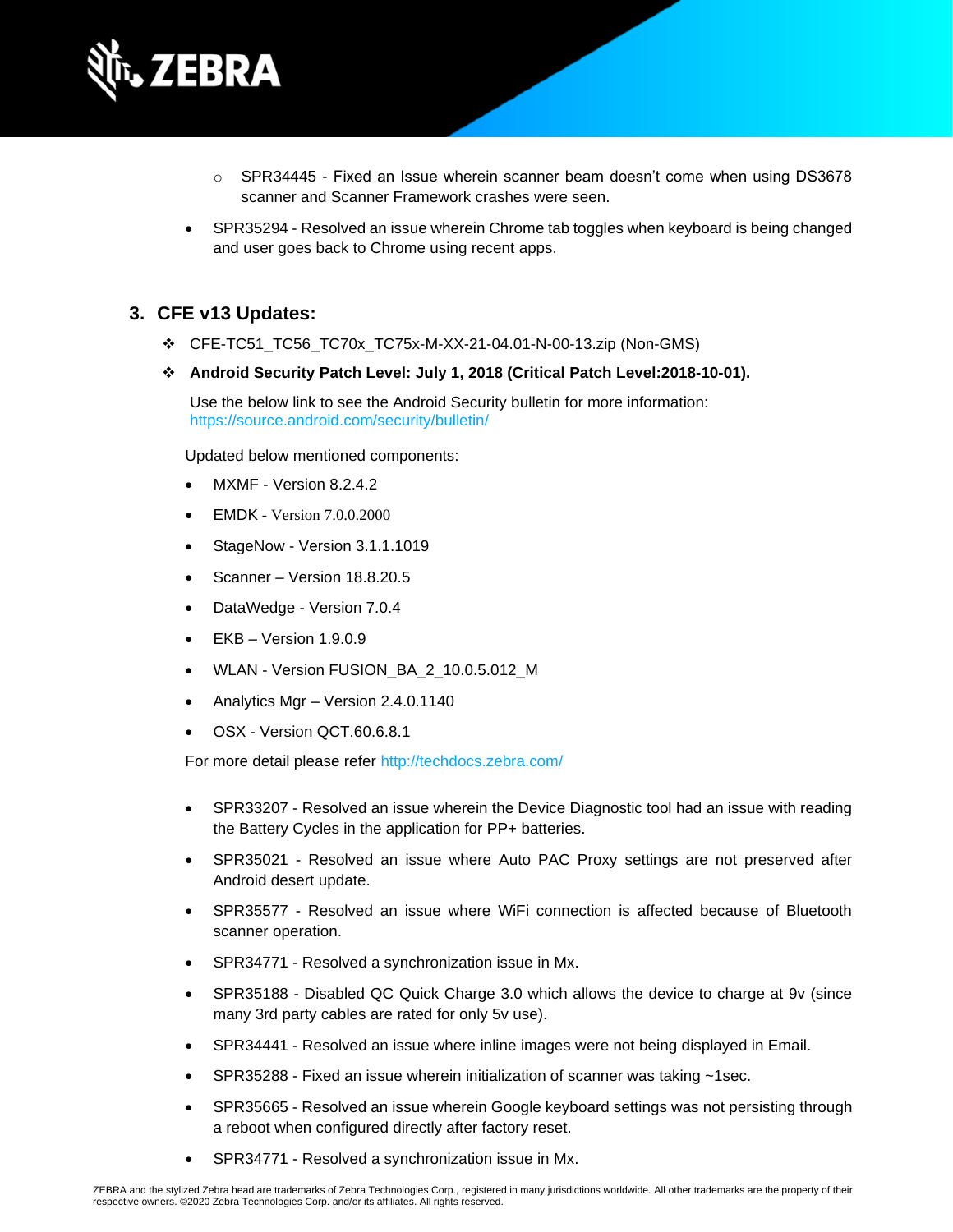

- SPR34429 Resolved an issue wherein DataWedge failed to load "default Profile0".
- SPR34972 Implemented new parameters in scanner input plugin API so that the API takes considerably less time to suspend/re-enable of the scanner.
- SPR34844 Fixed and issue wherein Multiple Scanner Enable Calles were allowed by same application.
- SPR35491/35856 Resolved an issue where in Analytics Manager was throwing "Index out of bound error " when a StageNow Barcode is scanned
- CPR24889 Resolved an issue wherein device was overheating when placed in a cradle.
- CVE-2018-5383 was corrected preventing unauthenticated BT pairing.
- Included Zebra Software License Manager v3.1.1.
- Added new APN for Telstra-M2M.
- Data Analytics changes:
	- o DataAnalytics has been renamed to Zebra Data Service.
	- o DAInBuiltDCA has been renamed to Zebra Data Service Plugin.
	- o SettingsEULA has been renamed to Zebra Data Services.

#### **4. CFE v12 Updates:**

- ❖ CFE-TC51\_TC56\_TC70x\_TC75x-M-XX-21-04.01-N-00-12.zip (Non-GMS)
	- Resolved an issue wherein DataWedge ANR was seen on enrolling to SOTI DO mode via Hash tagging method.
	- SPR35216/SPR35025 Fixed an issue where Auto Proxy PAC (Pac Service and Proxy Service) was not recovering properly if killed for any reason.
	- SPR35062 Fixed an issue wherein setting Default Launcher was failing when more than one third party launcher was installed in the device

#### **5. CFE v11 Updates:**

- ❖ CFE-TC51\_TC56\_TC70x\_TC75x-M-XX-21-04.01-N-00-11.zip (Non-GMS)
- ❖ **Android Security Patch Level: July 1, 2018.**

Use the below link to see the Android Security bulletin for more information: <https://source.android.com/security/bulletin/>

- Updated below mentioned components:
	- o MXMF Version 8.0.2.0
	- o EMDK Version 6.9.16.1216
	- o StageNow Version 3.0.1.1038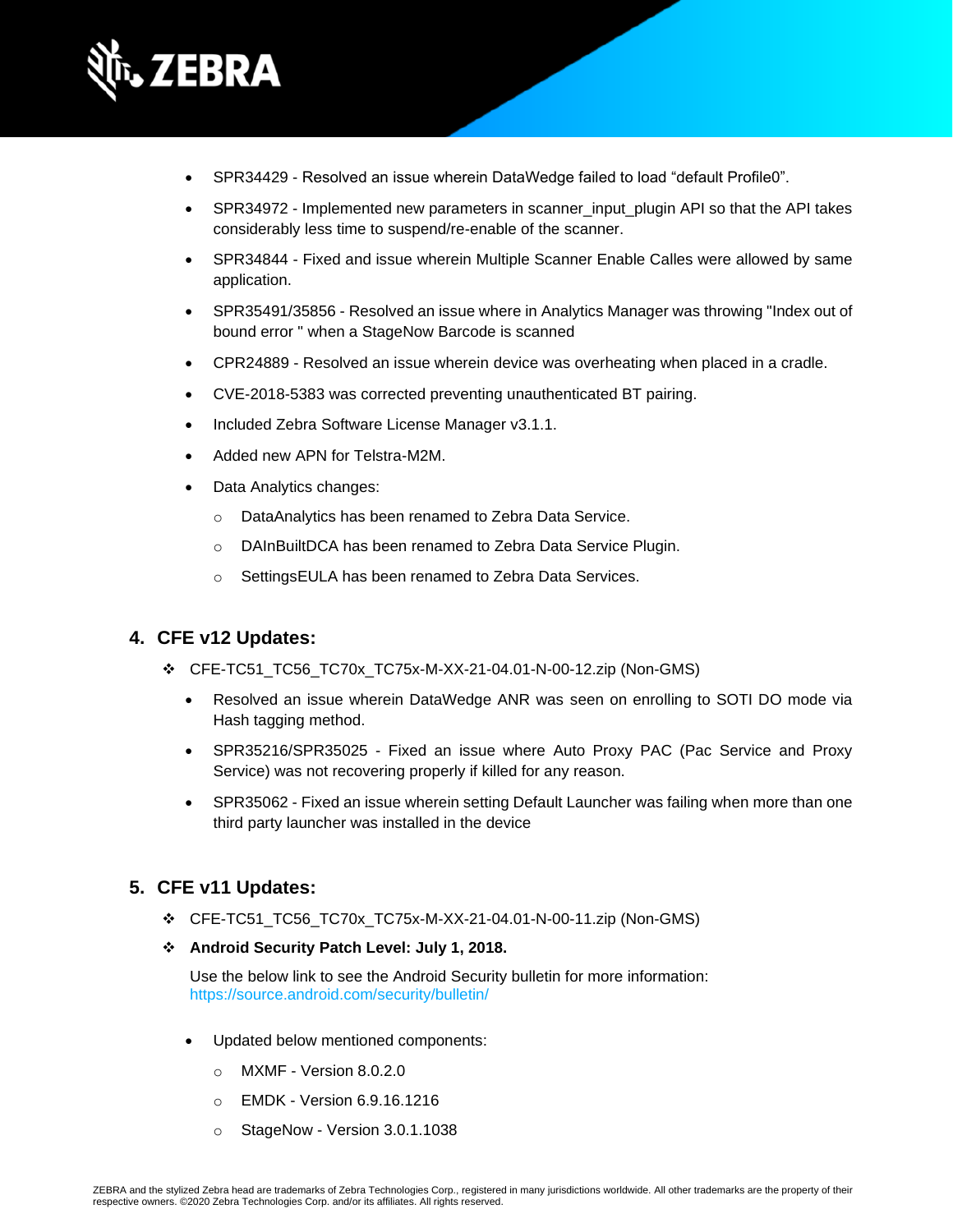

- o File Browser Version 1.19.1.5
- o Scanner Version 18.8.20.2
- o DataWedge Version 6.8.54
- $\circ$  EKB Version 1.8.0.8
- o WLAN Version FUSION\_BA\_2\_10.0.0.4.011\_M
- SPR35116 Resolved an issue wherein the data limit and warning couldn't be set through the UI.
- SPR34784 Fixed an issue wherein Programmatic OS Updates via MDM used to fail after a battery swap.
- SPR34760/34417 Resolved an issue wherein device was not responding for any incoming traffic when kept in low coverage area for longer duration.
- SPR34353 Fixed an issue wherein logging used to get truncated with unexpected EOF error.
- SPR34810 Resolved an issue wherein there was an audio latency during a VOIP call due to buffering limit.
- SPR34308 Added support for generic margin-less barcode decoding and reduced quite zone.
- SPR34300 Enabled Screen rotation in the Lock Screen.
- SPR34046 Resolved an issue wherein there were Bluetooth scanner disconnections noticed while audio was being played simultaneously on BT headset.
- SPR34448 Resolved an issue wherein SD card was not being detected after a suspend/resume.
- SPR34627 Resolved an issue wherein devices are unable to enroll into Soti as DO using Hashtag Method.
- SPR34277 Resolved an issue with the battery swap procedure wherein an incorrect removal of the battery didn't restore few settings to its original state.
- SPR34338 Resolved an issue wherein device did not respond for EAP packets because of false framework event.
- SPR34310 Fixed an issue wherein CancelRead API was not working when Continuous Mode was enabled.
- SPR34432 Resolved an issue wherein NTP was not able to sync time based on the interval.
- SPR33936 Fixed an issue wherein Camera shutter sound was audible even when the device was in Mute or Vibrate mode.
- SPR33298 Resolved scanner picklist performance issues.
- SPR34036 Resolved an issue wherein device did not connect to Aruba Infra because of a DHCP Infra issue.
- SPR34717 Added support for new method of creating the Applock Whitelist.
- CPR24801 LEAP Profile support is added.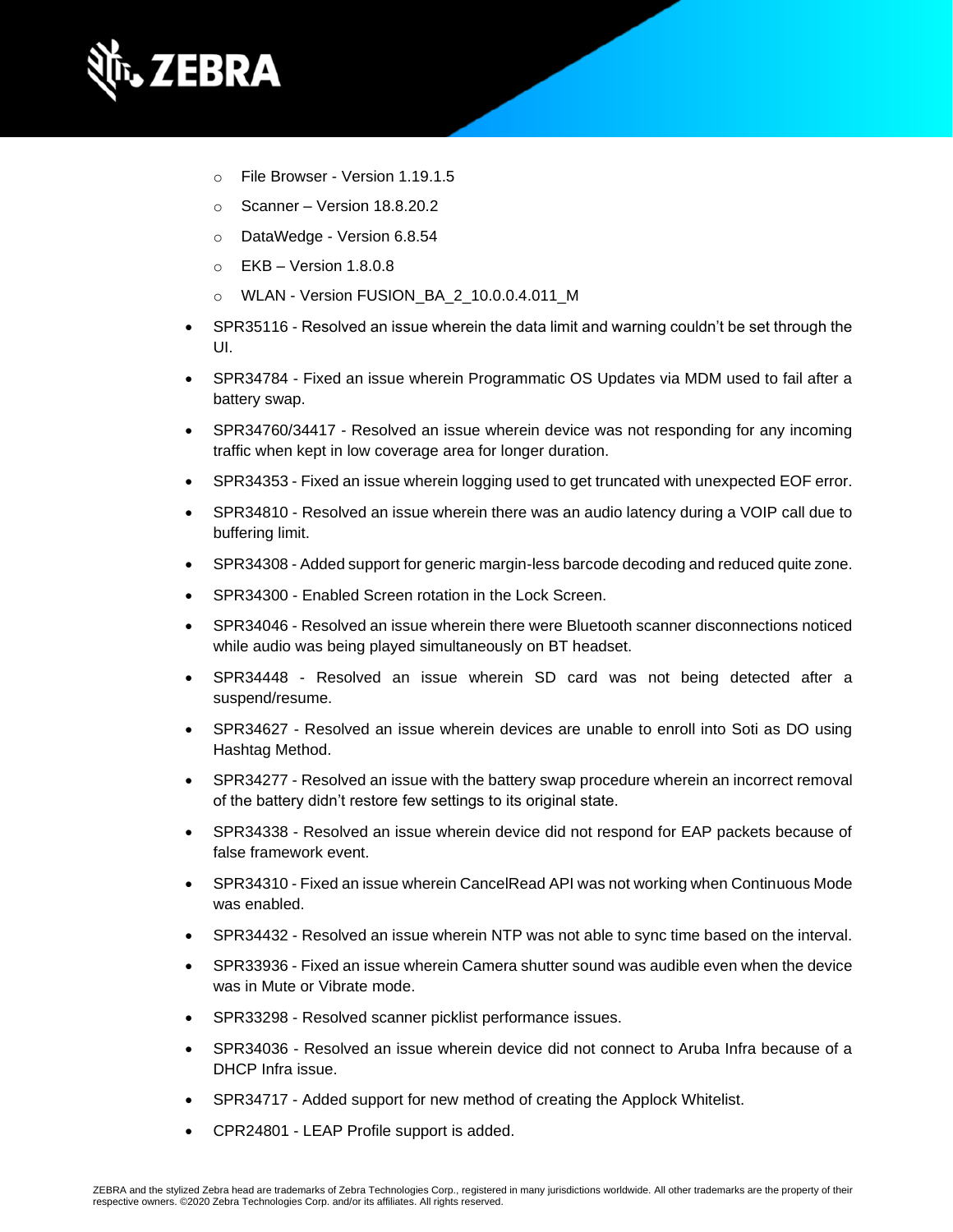

- SPR34716 Resolved an issue wherein MX Framework did not restart after being killed due to Backup.
- SPR34816 Fixed an issue in DataWedge wherein scanner could not be enabled due to quick enabling and disabling of scanner through Intents.
- SPR34307/33607 Resolved an issue wherein few fresh devices were unable to stage after unboxing the device.
- SPR34083/34014/32519 Resolved an issue wherein disabling WWAN radio via Airwatch using StageNow XML failed.
- SPR33599 Resolved an issue wherein few system apps were being disabled after Applock whitelist mode was enabled.
- SPR33299 Fixed an issue wherein a device's battery percentage displayed 255% indefinitely and the device would not charge while in this state.
- SPR33818 Fixed an issue wherein certain decoder type values were not persisting across a scanner enable/disable cycle.
- SPR33755 Resolved an issue wherein the Whitelisted apps were unable to submit XML to MX.
- SPR33671 Resolved an issue wherein the profile creation used to fail if the username included "\" character.
- SPR34267 Resolved an issue wherein user was not able to enable USB debugging option using StageNow.
- SPR33862/33876 Fixed an issue wherein user could not set Display Timeout value of 30 min using StageNow.
- SPR33848 Added a new category field in the Intent Manager.
- SPR33639 Resolved an issue wherein the customer app install and launch during device sleep state and device stopped emitting scan beam after awake from suspend.
- SPR33977 Fixed an issue wherein user would see duplicate time zone entries after configuring date and time using StageNow.
- SPR33981 Fixed an issue wherein Czech Republic could not be set as Regulatory country while configuring WLAN profile using StageNow.
- SPR34213 Resolved an issue wherein shared preference initialization without launching EKB.
- SPR34179 Resolved an issue wherein there was a delay in data transfer in 5GHz network.
- SPR34278 Resolved an issue wherein WLAN was disconnecting during BT connection establishment.

#### **6. CFE v10 Updates:**

- ❖ CFE-TC51\_TC56\_TC70x\_TC75x-M-XX-21-04.01-N-00-10.zip (Non-GMS)
- ❖ **Android Security Patch Level: March 5, 2018.**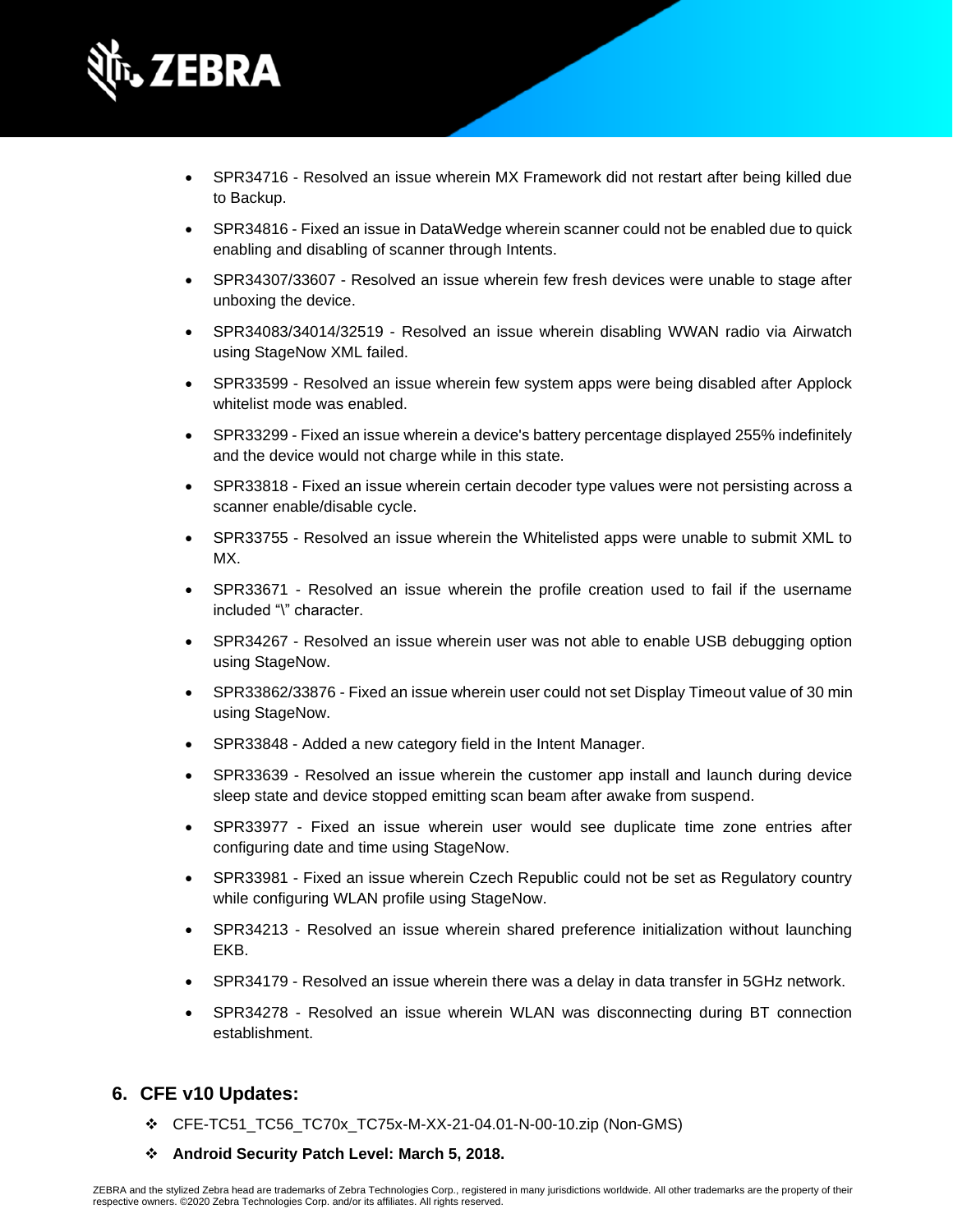

Use the below link to see the Android Security bulletin for more information: <https://source.android.com/security/bulletin/>

- Updated below mentioned components:
	- $\circ$  MXMF Version 7.2.1.0
	- o DataWedge Version 6.7.39
	- $\circ$  EMDK Version 6.8.21
	- o StagingClient Version 2.10.1.1389
	- o File Browser -- 1.19.1.2
	- o DDT -- 1.15.0.11
- SPR 33558 Resolved an issue wherein wakeup sources were not working correctly.
- SPR 34145 Resolved an issue wherein WEP Key Index does not persist after device reboot or Wi-Fi restart.
- SPR 33729 Resolved an issue wherein device does not behave consistently with respect to the "Same Symbol Timeout" setting.
- SPR 33639 Resolved an issue wherein the device stops emitting scan beam after waking up from suspend.
- SPR 33709 Intercharacter delay has been added in the DW.
- SPR 33311/34046 Resolved an issue wherein audio loss in Bluetooth headset is observed when ring scanner is disconnected during the audio record.
- SPR 33538 Resolved an issue wherein scanner beam stuck off when pressing scanner button.
- SPR 33799 Resolved an issue wherein DW incorrectly sends char 10 instead of char13.
- SPR 33812 Resolved an issue wherein screen lock none choice is not visible when using an Australian SIM.
- SPR 33862/34493 Resolved an issue wherein device screen timeout setting using display manager is not working correctly.

#### ❖ **Known Issues and Fixes:**

- SPR 34303 JS keyevents are not working in CFE v7 or higher
	- o Push a file named "CustomFeatures.ini" with value "persist.sys.custom.unbuffered=true" (without quotes) to /enterprise/usr/persist and reboot to get the JS keyevents working.
- SPR 34353 Rxlogger can throw an EOF error
	- o Change buffer size using Settings -> Developer Options / Logger Buffer Sizes from 256K to 4M or via an adb command adb logcat -G 5M

#### **7. CFE v9 Updates:**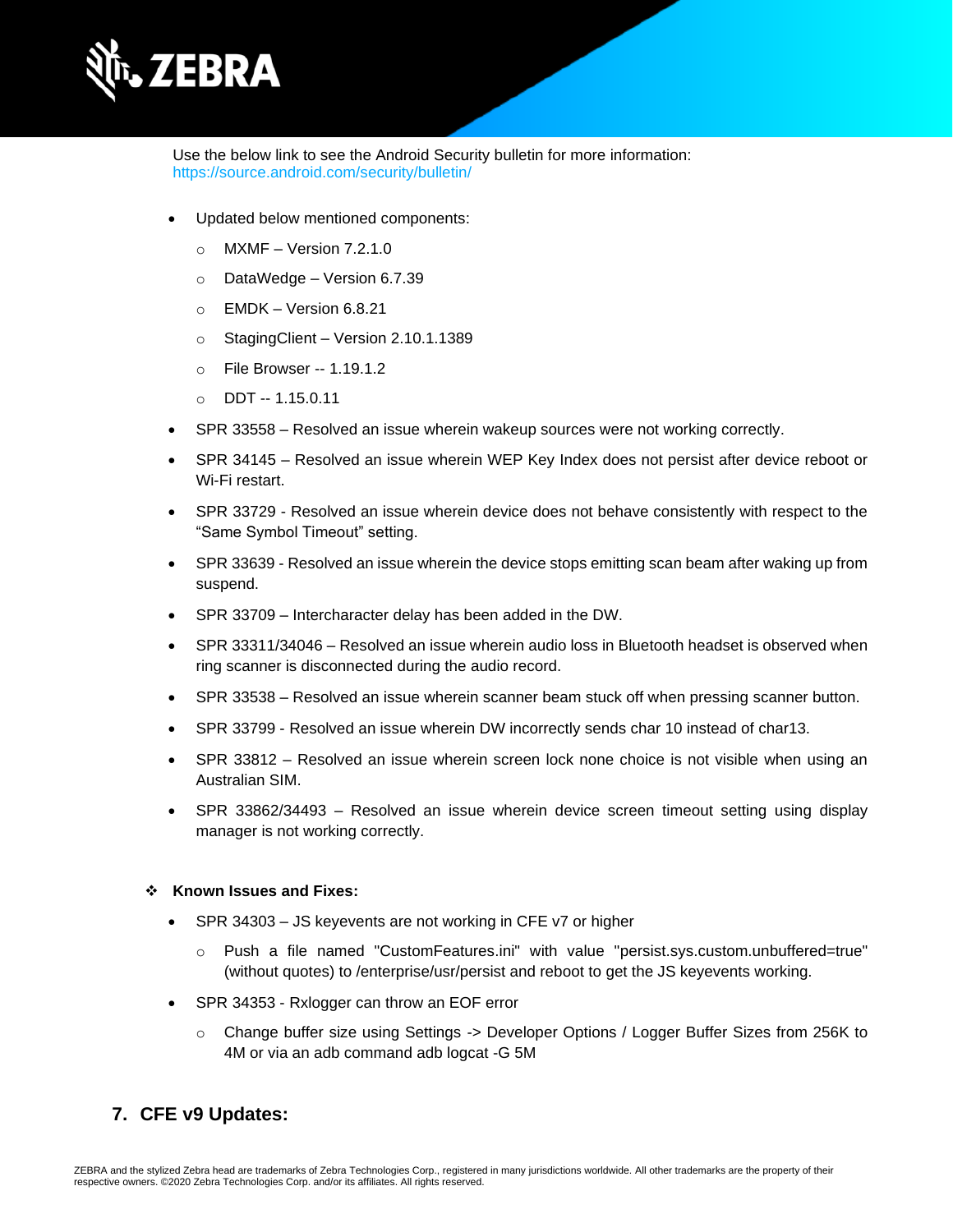

❖ CFE-TC51\_TC56\_TC70x\_TC75x-M-XX-21-04.01-N-00-09.zip (Non-GMS)

#### ❖ **Android Security Patch Level: January 5, 2018.**

Use the below link to see the Android Security bulletin for more information: <https://source.android.com/security/bulletin/>

• Spectre and Meltdown (CVE-2017-5753, 5715, 5754) remediation provided by updates to timer access for CVE-2017-13218.

#### **8. CFE v8 Updates:**

- ❖ CFE-TC51\_TC56\_TC70x\_TC75x-M-XX-21-04.01-N-00-08.zip (Non-GMS)
- ❖ **Android Security Patch Level: January 5, 2018.**

Use the below link to see the Android Security bulletin for more information: <https://source.android.com/security/bulletin/>

- SPR33463 Resolved an issue wherein device receives the PTT Event but not scan key event.
- SPR33599 Resolved an issue wherein few system apps were being disabled after Applock whitelist mode was enabled.
- SPR33521 Resolved an issue wherein PingID application was failed to run.
- SPR33755 Resolved an issue wherein Whitelisted Apps were unable to submit XML to MX
- SPR33462 Resolved an issue wherein the Key remapping was not working properly during suspend/resume

#### **9. CFE v7 Updates:**

- ❖ CFE-TC51\_TC56\_TC70x\_TC75x-M-XX-21-04.01-N-00-07.zip (Non-GMS)
- ❖ **Android Security Patch Level: December 5, 2017.**

Use the below link to see the Android Security bulletin for more information: <https://source.android.com/security/bulletin/>

- Added support for Wi-Fi Direct and Miracast features.
- Resolved an issue wherein IsoDep and MifareClassic dual interface cards were not read properly.
- SPR33302 Resolved an issue wherein disabling the oval capacitive key via StageNow fails on TC70x and TC75x SKUs.
- SPR33153 Resolved an issue wherein device scans "phantom" barcodes.
- SPR33049 Resolved an issue wherein device asking for boot password when password is set via API.
- SPR32872 Resolved an issue wherein keystroke output is not received when input is taken off input field.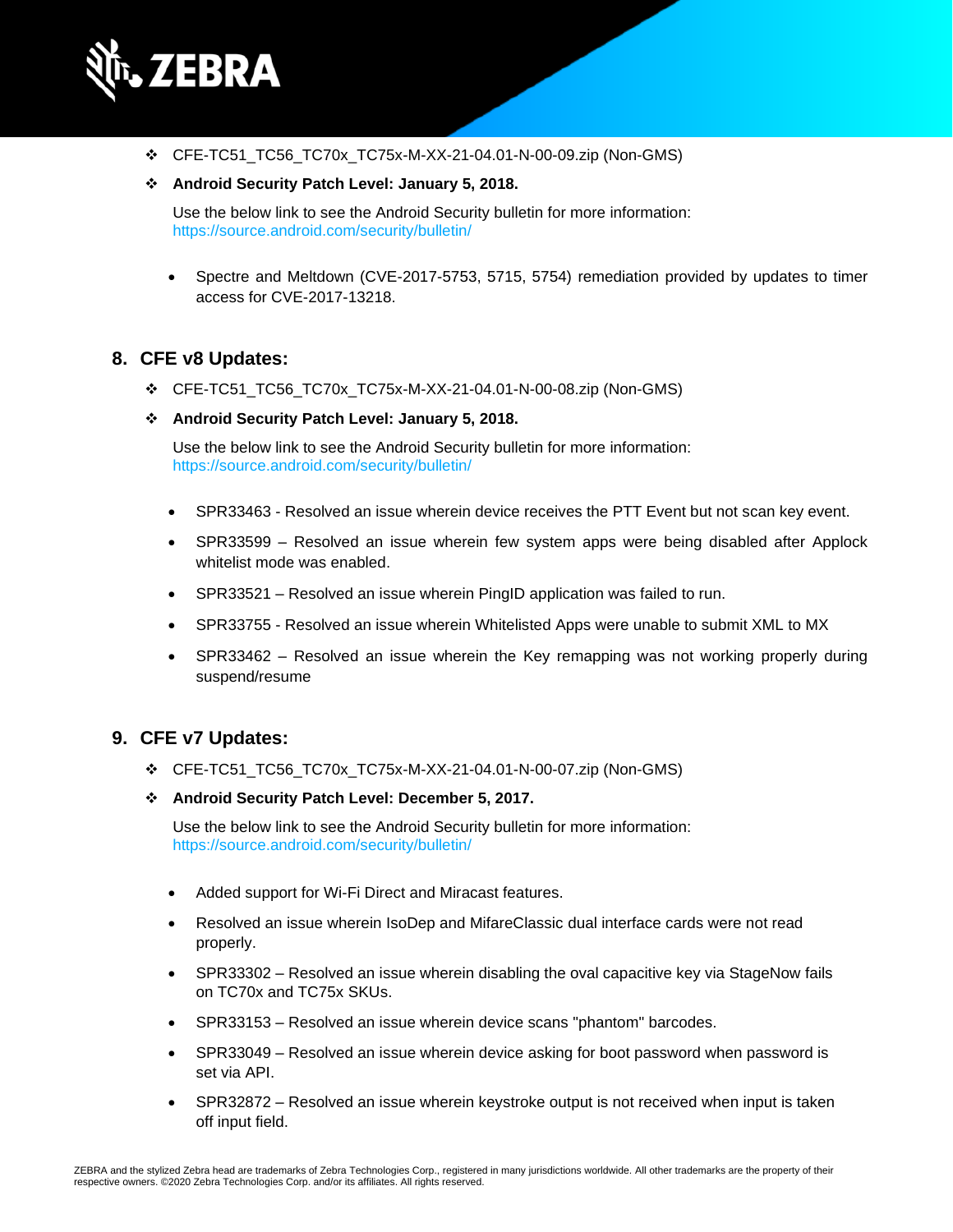

• Added APN Settings for AT&T Mexico.

#### **10.CFE v6 Updates:**

- ❖ CFE-TC51\_TC56\_TC70x\_TC75x-M-XX-21-04.01-N-00-06.zip (Non-GMS)
- ❖ **Android Security Patch Level: November 6, 2017.**

Use the below link to see the Android Security bulletin for more information: <https://source.android.com/security/bulletin/>

- Corrections for KRACK vulnerabilities applied.
- SPR33303 Updated File Browser v1.19.1.0 that resolves an APK installation issue through File Browser.
- SPR33306 Updated File Browser v1.19.1.0 that resolves an alignment problem of files and folders in list view.
- SPR33307 Updated File Browser v1.19.1.0 that resolves an issue where file copy was not working through File browser.
- SPR32880 Fixed an issue wherein it was not possible to remap the right-side trigger button (SCAN\_R) through Stage Now.

#### **11.CFE v5 Updates:**

- ❖ CFE-TC51\_TC56\_TC70x\_TC75x-M-XX-21-04.01-N-00-05.zip (Non-GMS)
- ❖ **Android Security Patch Level: September 5, 2017.**

Use the below link to see the Android Security bulletin for more information: <https://source.android.com/security/bulletin/>

- SPR32387 Resolved an issue wherein TC51 failed to join multicast group.
- SPR32894 Resolved an issue wherein the Airwatch Agent is denied permission to use MX.
- Included fix for BlueBorne Vulnerability.
- Resolved an issue in MX to prevent leakage of configuration parameters.
- SPR31931 Resolved an issue wherein TC75x doesn't get IP address.
- SPR32781 Resolved an issue wherein wrong APN is selected sometimes after reset.

### **Note**

- CFE v1, v2, v3, v4 are not posted as it was used internally by Zebra & not released to any customers.
- CFE v15 was a beta release. However, devices can be updated from v14 to v16 or v15 to v16.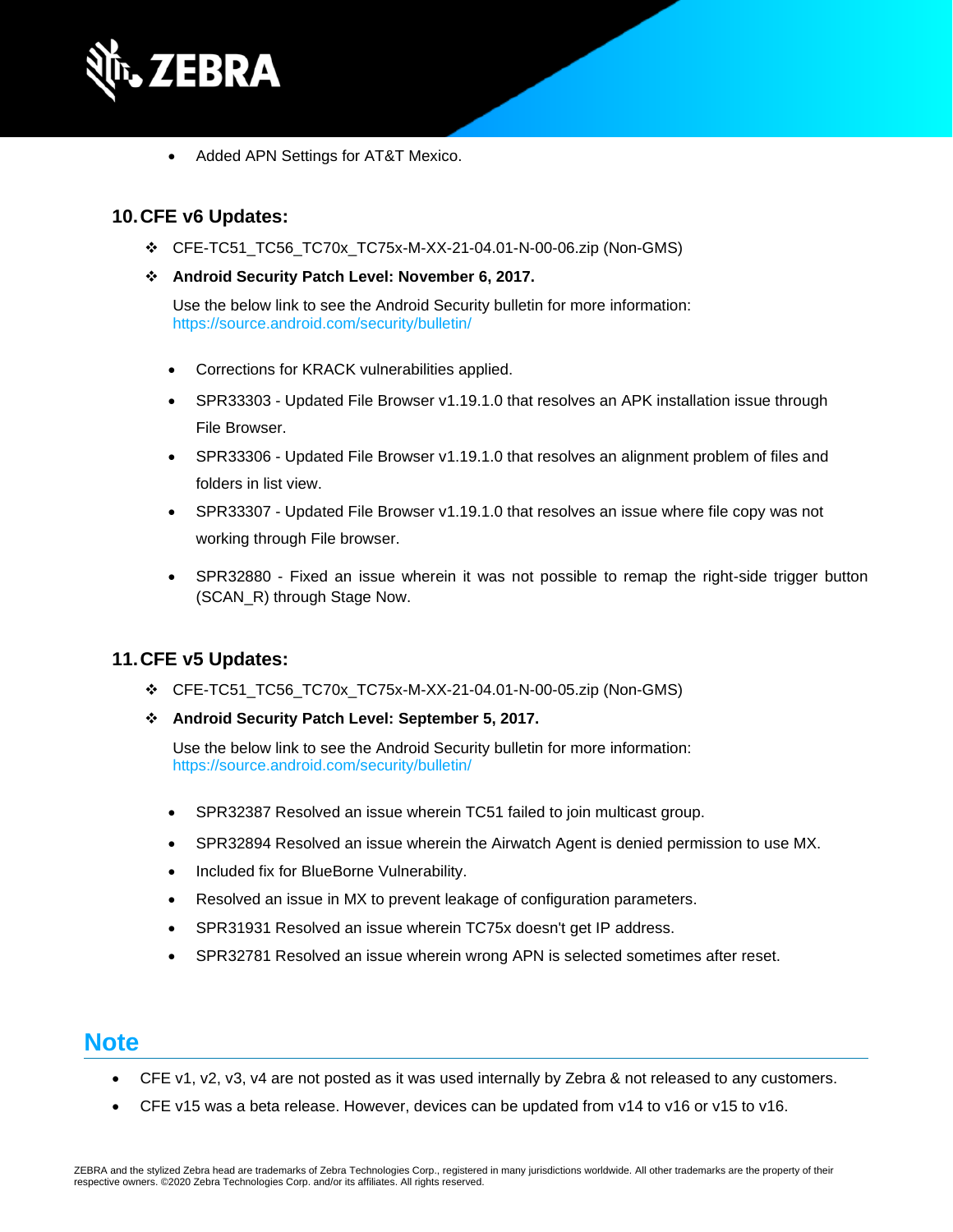

- FPU v16 is mainly meant for TC70x/TC75x Tianma display devices and TC70x/TC75x CM36686 proximity sensor devices as these devices are not allowed to downgrade to any of the older BSPs.
	- $\circ$  To identify the display type on TC70x/TC75x devices user can check the 'ro.config.device.display' property using adb getprop command.
		- For TC70x/TC75x Innolux device [ro.config.device.display] = [0]
		- For TC70x/TC75x Tianma device [ro.config.device.display] = [512]
	- o To identify the proximity sensor type on TC70x/TC75x devices user can check the 'ro.config.device.proximity' using adb getprop command.
		- For TC70x/TC75x TMG39933 proximity sensor [ro.config.device.proximity] = [32]
		- For TC70x/TC75x CM36686 proximity sensor [ro.config.device.proximity] = [64]

## **Device Compatibility**

This software release has been approved for Android TC51, TC56, TC70x and TC75x Marshmallow Non-GMS models mentioned below.

| Device            | <b>Operating System</b> |
|-------------------|-------------------------|
| TC510K-2PAZU2P-US | Android M               |
| TC510K-2PAZU2P-A6 | Android M               |
| TC510K-2PAZU4P-US | Android M               |
| TC510K-2PAZU4P-A6 | Android M               |
| TC510K-2PAZU4P-FT | Android M               |
| TC510K-2HDZU4P-FT | Android M               |
| TC510K-2HDZU2P-US | Android M               |
| TC510K-2HDZU4P-US | Android M               |
| TC510K-2HDZU2P-A6 | Android M               |
| TC510K-2HDZU4P-A6 | Android M               |
| TC56CJ-2PAZU2P-A6 | Android M               |
| TC56CJ-2PAZU4P-A6 | Android M               |
| TC56DJ-2PAZU2P-A6 | Android M               |
| TC56DJ-2PAZU4P-A6 | Android M               |
| TC56DJ-2PAZU2P-IA | Android M               |
| TC56DJ-2PAZU4P-IA | Android M               |
| TC56DJ-2PAZU4P-BR | Android M               |
| TC56DJ-2PAZU2P-BR | Android M               |
| TC56DJ-2PAZU2P-CN | Android M               |
| TC56DJ-2PAZU4P-CN | Android M               |
| TC56DJ-2PAZU4P-ID | Android M               |
| TC56DJ-2PAZU2P-ID | Android M               |
| TC56CJ-2PAZU4P-FT | Android M               |
| TC56CJ-2PAZU2P-US | Android M               |
| TC56CJ-2PAZU4P-US | Android M               |
| TC75FK-22B22AD-A6 | Android M               |
| TC75FK-22B24AD-A6 | Android M               |
| TC75FK-22B22AD-BR | Android M               |
| TC75FK-22B22AD-IA | Android M               |
| TC75FK-22B22AD-ID | Android M               |
| TC75FK-22B22AD-TN | Android M               |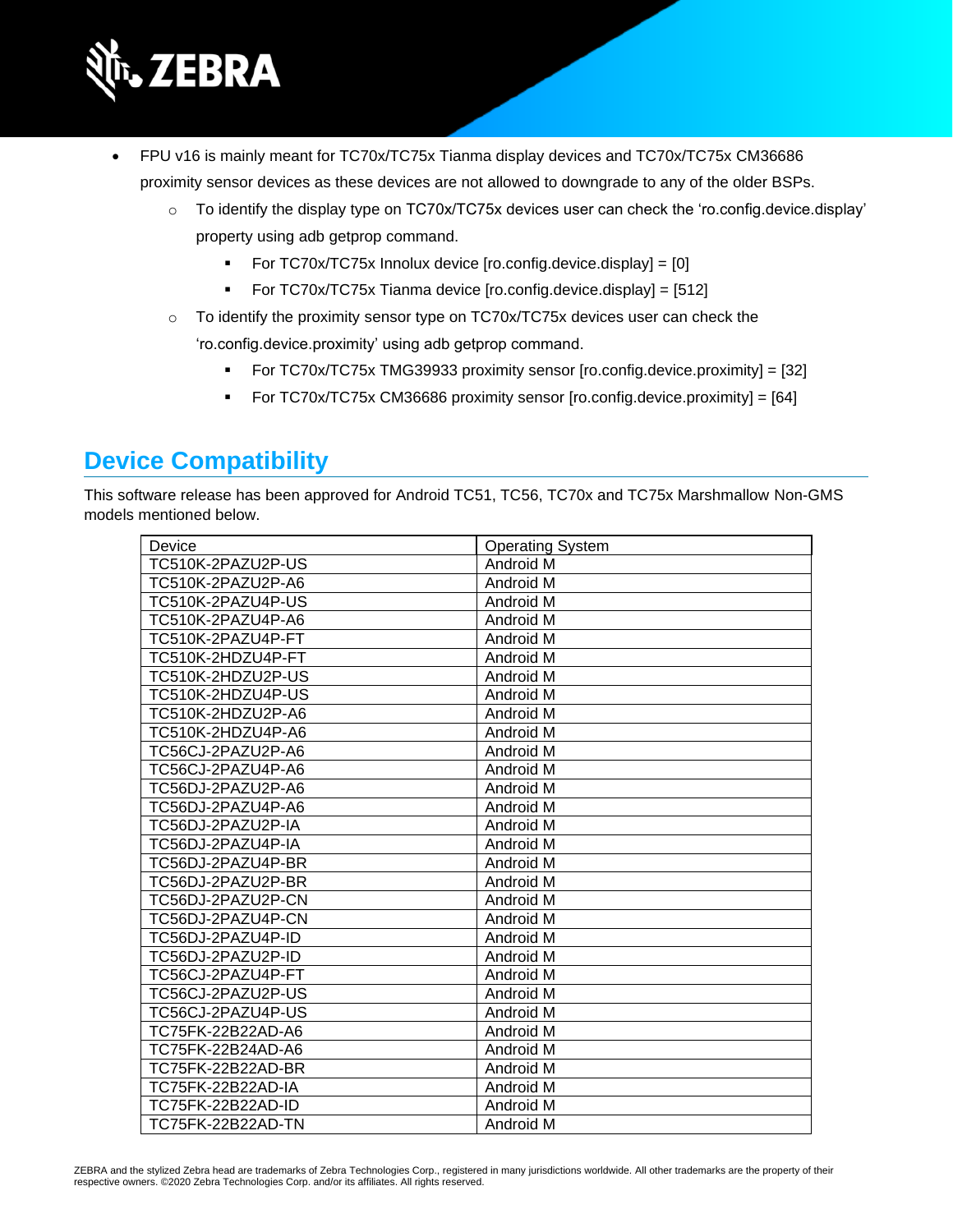

| TC75FK-22F22AD-A6 | Android M |
|-------------------|-----------|
| TC75FK-22B22AD-TW | Android M |
| TC75GK-22B22AD-A6 | Android M |
| TC75GK-22B24AD-A6 | Android M |
| TC75GK-22F22AD-A6 | Android M |
| TC700K-02B22B0-A6 | Android M |
| TC700K-02B24B0-A6 | Android M |
| TC75EK-22B22AB-US | Android M |
| TC75EK-22F22AB-US | Android M |
| TC75EK-22B22AF-US | Android M |
| TC75EK-22B24AB-US | Android M |

### **Installation Requirements**

- ADB installed on the PC (including adb drivers)
- USB debugging turned ON (from Developer options)
- TC51/TC56/TC70x/TC75x has at least: Version 01-21-04.1 build

### **Installation Instructions**

BEFORE UPDATING THE OS IMAGE, EXTERNAL POWER MUST BE APPLIED TO THE TERMINAL VIA USB CHARGING CABLE OR CRADLE.

PLEASE ENSURE BATTERY LEVEL IS > 30%

**CFE software update procedure for TC51, TC56, TC70x and TC75x:**

- 1. Plug the TC51/TC56/TC70x/TC75x into the USB & Charging Cable and then the Cable to the PC. If you have a Cradle with USB connectivity, connect it now.
- 2. You may need to pull down the top menu and if you see "USB for charging", touch it and then change it to "File transfers".
- 3. Open Command Prompt, run *"adb devices"* and check to see if you are able to see the device's serial number… If yes, proceed… if not you will need to get the PC set up with the proper drivers or install an External SD Card.
- 4. On device you will see "USB for Charging" USB applet popup, once connected to any windows PC, click on this and change to "File Transfer" this way your PC will see Internal StorageFolder of the Device.
	- a. *Note*: If you have an External SD Card installed, you can drag & drop the files on that card to perform the Recovery update that way… if not, continue with the ADBSideload.
	- Download Image CFE-TC51\_TC56\_TC70x\_TC75x-M-XX-21-04.01-N-00-16.zip
- 5. Entering in Recovery Mode
	- a. Choice 1: In Command Prompt, type *"adb reboot recovery" and click enter*.
	- b. Choice 2:
		- Reset and hold PTT key
			- · When Zebra Technologies logo appears on the screen Release the PTT Key